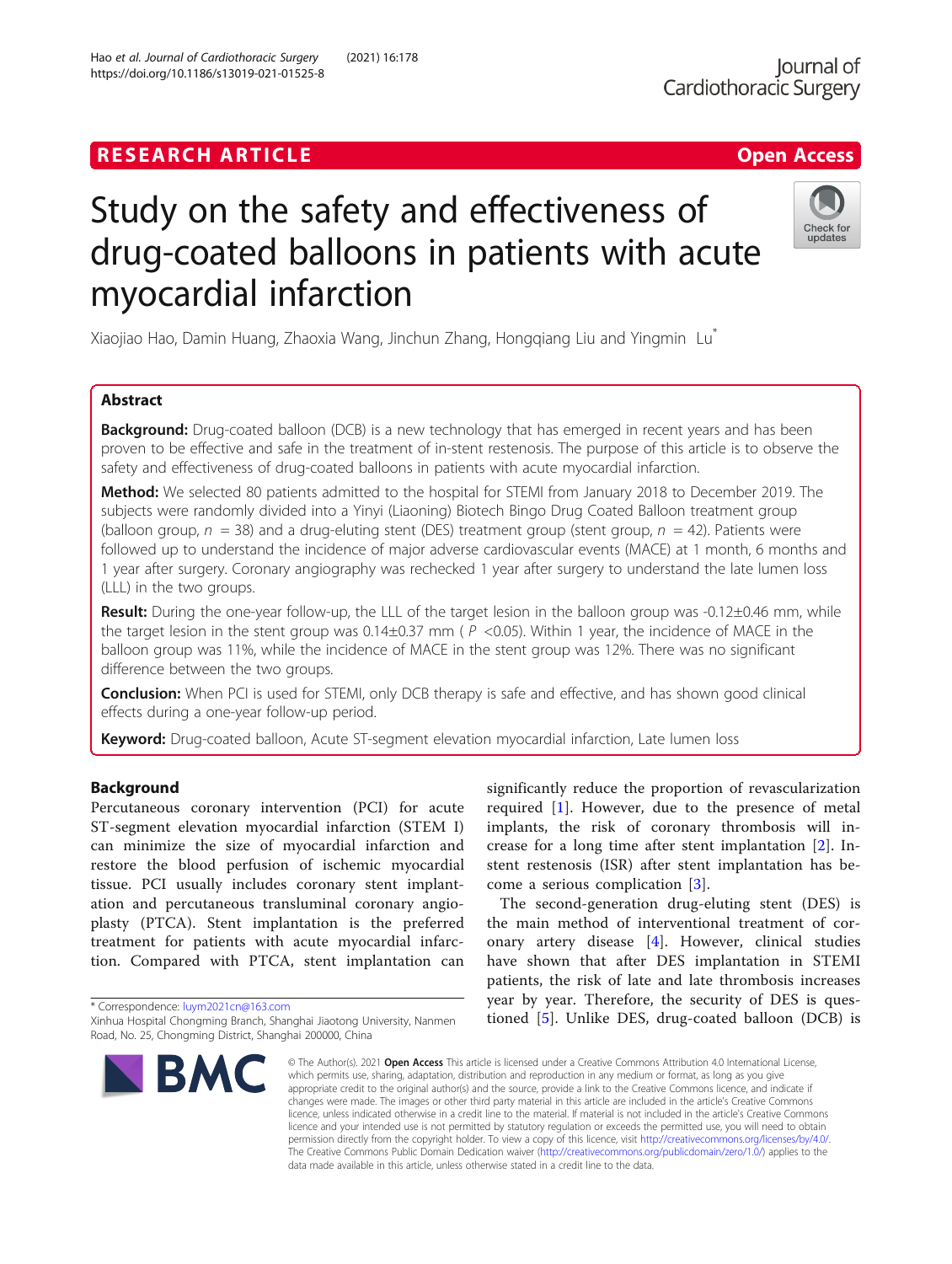a new technology that has emerged in recent years and has been proven to be safe and effective in treating restenosis of stents [\[6](#page-6-0)]. DCB is a semi-compliant balloon with antiproliferative drugs on the outside. The drug is released at a high concentration, and the short contact time with the blood vessel wall is (30- 60 s) [[7\]](#page-6-0).

The main advantage of DCB lies in the effect of local antiproliferative drugs. At the same time, because there is no continuous stimulation of the metal polymer, there is no continuous inflammatory response and delayed healing in the lesion area [\[8](#page-6-0)]. In addition, in preclinical studies, it can be observed that the positive remodeling effect caused by DCBs, to some extent, offset the vascular elastic contraction caused by traditional balloon expansion [[9\]](#page-6-0). In theory, the application of DCB can also avoid other adverse reactions caused by long-term use of dual antiplatelet drugs.

In addition, DCB treatment can prevent the reimplantation of the stent and preserve the opportunity for subsequent treatment. Based on a large amount of clinical evidence, the 2014 "Guidelines for Revascularization" recommended that the level of evidence for DCB for the treatment of ISR be used as an IA recommendation [\[10\]](#page-6-0).

At present, a few studies  $[11]$  $[11]$  $[11]$  believe that DCB is safe and effective for interventional treatment of coronary artery neoplasia. These studies indicate that the application of DCBs in patients with acute myocardial infarction should be an alternative method. A small sample study found that in patients with acute myocardial infarction who use DCB for dilation, if late lumen loss (LLL) and restenosis are the study endpoints, only DCB is better than  $DCB + in$  the six-month follow-up. Naked stents, but not as good as drug-eluting stents [\[12](#page-6-0)].

Therefore, in this study, patients who received DCB treatment were followed up. LLL, restenosis, target lesion revascularization (TLR) and major adverse cardiovascular events (MACE) were used as the endpoints of the clinical study, and patients were observed for 12 months.

## Methods

Participants: STEMI patients who were hospitalized in the Cardiovascular Department of our hospital from January 2018 to December 2019 and received emergency PCI treatment. Inclusion criteria: ①18-80 years old; ②Patients diagnosed with STEMI and receiving emergency PCI; ③The duration from onset to vascular opening ≤12 hours; ④New coronary artery disease (occlusion or severe stenosis). The reference vessel diameter is 2.5– 4.0 mm, and there is no severe calcification. The diagnostic criteria refer to the "Guidelines for the Diagnosis and Treatment of Acute ST-segment Elevation Myocardial Infarction" issued by the Cardiovascular Branch of the Chinese Medical Association in 2015, including persistent chest pain lasting more than 30 minutes, ECG elevation of the limb lead over 1 mV for two consecutive times, chest lead More than 2 mV,

Exclusion criteria: ①History of active bleeding or recent (≤2 months) bleeding; ②History of intracranial diseases (bleeding, tumor, arteriovenous malformation, stroke, aneurysm); ③Cardiogenic shock or cardiac arrest; ④Stent restenosis, ⑤Have a history of stent placement within 6 months; ©Participate in another clinical trial; ⑦Contraindications for antiplatelet and anticoagulation therapy. Patients who met the selection criteria and agreed to participate in the study were randomly divided into a drug-coated balloon treatment group (balloon group,  $n = 42$ ) and a drug-eluting stent treatment group (stent group,  $n = 42$ ), using a random number table method. All selected patients signed an informed consent form, and the ethics committee approved the study protocol.

## Methods

Routine preoperative anti-platelet and lipid-lowering plaque stabilization treatment: 300 mg enteric-coated aspirin tablets + 600 mg clopidogrel, 40 mg atorvastatin calcium, and anti-hypertensive and blood sugar control treatments for underlying diseases.

The treatment of the Yinyi (Liaoning) Biotech Bingo Drug Coated Balloon group: According to the PCI standard operation, unfractionated heparin (100 U/kg) was given intravenously for anticoagulation, the artery or femoral artery was selected as the route, the finger catheter and the guide wire were placed, and the thrombus was aspirated. In the Yinyi (Liaoning) Biotech Bingo Drug Coated Balloon group, a semi-compliant balloon was used for expansion. If the dilation reaches the residual diameter stenosis  $\leq$  30%, and there is no CF type dissection, the dilation is considered to meet the criteria, indicating that the patient can receive DES treatment.

If CF-type anatomy occurs after expansion, the patient will be treated with a drug-eluting stent. If the blood cell load is severe and there is no more thrombus after thrombus aspiration and balloon expansion in the balloon group, Yinyi (Liaoning) Biotech Bingo Drug Coated Balloon treatment should be performed immediately during the operation. If there are still blood clots, the TIMI blood flow can be restored to level 3. The anticoagulant effect should be strengthened after the operation, and Yinyi (Liaoning) Biotech Bingo Drug Coated Balloon implantation should be performed again 3-5 days after the operation. The ratio of the diameter of the drug balloon to the diameter of the normal segment of the target blood vessel is 1.1:1, and the ratio of the length of the implanted stent to the diseased segment is 1.3:1. The expansion lasts for 50-60 s under standard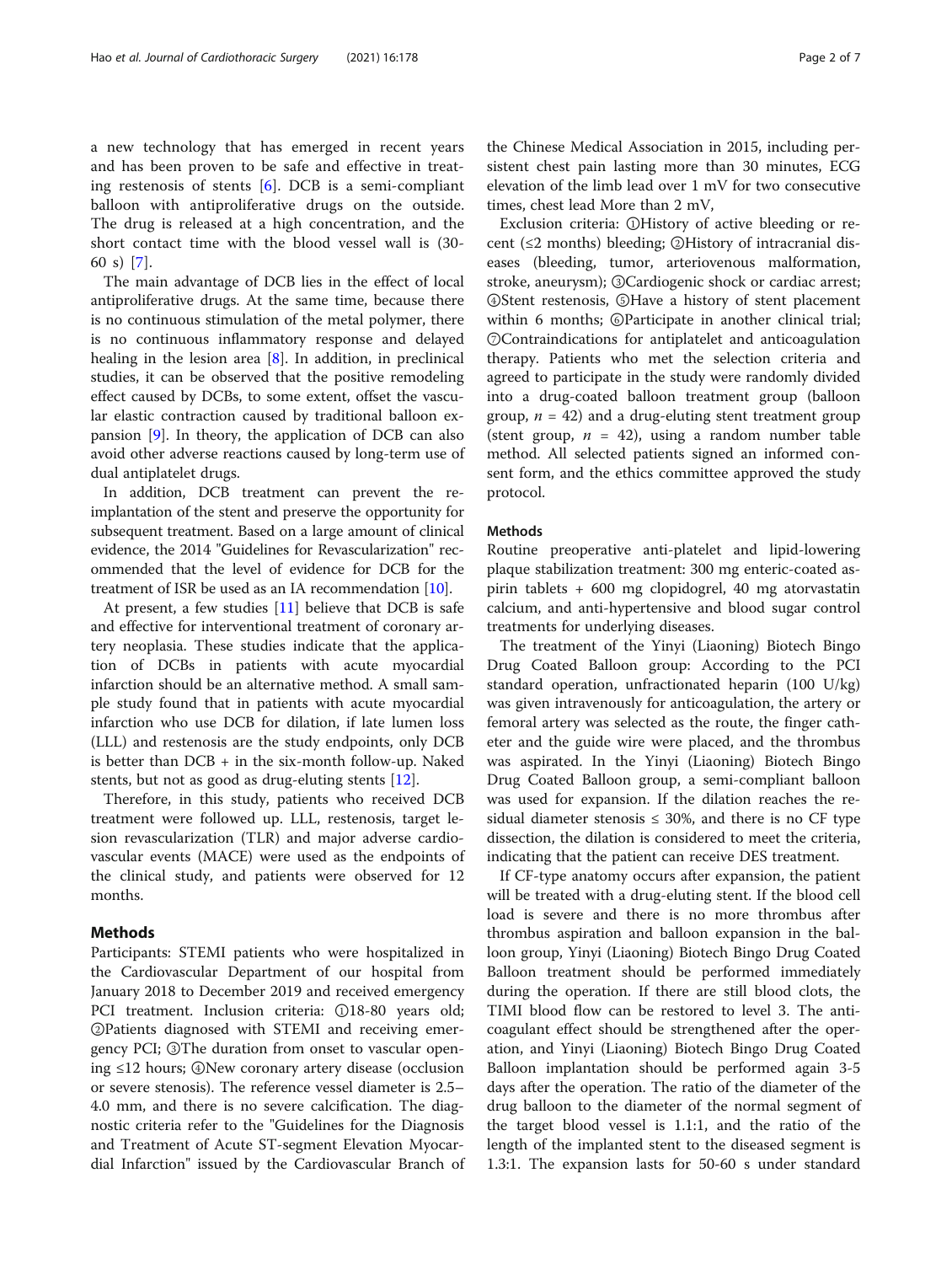pressure, and a balloon coated with paclitaxel and iopromide is used. In addition, for the culprit vascular target disease, a compliant balloon should be used for predilation. In order to avoid serious anatomy or tearing, it is necessary to use spinous process capsule or cutting capsule to expand again to optimize the blood vessel diameter of the target lesion.

Treatment in the DES group: According to the PCI surgical specifications, all patients in the stent group should be implanted with a stent immediately during the operation. The ratio of the diameter of the implanted stent to the diameter of the normal segment of the target blood vessel is 1.1:1, and the ratio of the length of the implanted stent to the length of the diseased segment is 1.3:1.

Postoperative anticoagulation treatment and secondary prevention: Postoperative balloon group, continuous use of enteric-coated aspirin tablets 100 mg /  $d +$  clopidogrel 75 mg / d, continuous use for 6 months. For the stent group, enteric-coated aspirin tablets 100 mg /  $d +$  clopidogrel 75 mg / d were used continuously for 12 months. After the operation, both groups strengthened their anticoagulant effect, continued to take atorvastatin calcium 20 mg/d, actively treated the underlying diseases, and used in the secondary prevention of coronary heart disease (such as quitting smoking, lowering blood pressure, controlling blood sugar, and taking beta receptors). Body blockers and angiotensin-converting enzyme inhibitors or angiotensin II receptor antagonists).

Observation indicators: Routine follow-up at 1 month, 6 months and 1 year after operation. According to the classification standards for fatigue angina established by CCS, the Canadian Cardiovascular Society (CCS) classification of Canadian angina patients was observed. MACE with cardiovascular death, re-infarction and revascularization of target lesions was observed. Coronary angiography was reviewed one year after surgery. The quantitative coronary angiography (QCA) detection system is used to compare the lumen diameter of the target lesion after the operation and 1 year after the operation, and evaluate the LLL of the target lesion. The classification standard of CCS fatigue angina pectoris is level I: daily activities will not cause angina pectoris, but vigorous, rapid and prolonged physical activity will cause attacks. Level II: Daily physical activity is slightly restricted, and this restriction is more obvious after meals or when emotionally excited; Level 3: Daily physical activity is restricted, walking 1 km on flat ground or climbing at a normal speed under normal conditions Going up one floor can cause angina pectoris; Grade IV: Even at rest, light activity can cause angina pectoris.

Statistical processing: Use SPSS 16.0 software to perform statistical analysis on the data. The measurement data is expressed as x±s and analyzed by t test. The count data is expressed as a rate and passed the  $\chi^2$  test

or the corrected  $\chi^2$  test. *P* ≤0.05 indicates that the difference is statistically significant.

### Results

Number of participants: In the drug-eluting stents ( $n-$  = 42 is) in the group of 42 cases. In the drug-coated balloon treatment group ( $n = 42$ ), 4 cases had CF type dissection after pre-dilation and were converted to drugeluting stent implantation. These 4 cases were counted as shedding, and 38 cases were included.

Balance test between the two groups: age, gender, body mass index, the time from the onset of symptoms to the first balloon expansion, the target vessels of the left anterior descending artery, left circumflex artery, and right coronary artery. There was no significant difference in basic complications. The left ventricular end-diastolic diameter or left ventricular ejection fraction between groups are shown in Table [1](#page-3-0).

CCS classification of angina pectoris in the two groups: In the one-month follow-up, 5 cases of angina pectoris were classified as CCS grade I, two cases were CCS grade II, and two cases were CCS grade III, and no patients used CCS grade IV in the balloon group . There were 8 cases of CCS I and 3 cases of CCS II in the stent group. No patient had CCS grade III or IV. There was no significant difference between the two groups.

During the six-month follow-up, 6 cases of angina in the balloon group were classified as CCS Class I, three cases were classified as CCS Class II, and there were no patients with CCS Class III or IV. In the stent group, 10 cases of angina were classified as CCS level 1 and 2 of them were classified as CCS level 2. No patient had CCS grade III or IV. The comparison between the two groups was not statistically significant. During the one-year follow-up, 5 cases of angina in the balloon group were classified as CCS grade I, of which 2 cases were CCS grade II, and there were no patients with CCS III or IV. In the stent group, 8 patients with angina pectoris were classified as CCS I, and 2 of them were CCS II. No patient had CCS grade III or IV. The comparison between the two groups was not statistically significant.

Comparison of LLL between the two groups during the one-year follow-up: Immediately after the operation, there was a significant difference between the target vessel diameter and LLL of the two groups ( $P < 0.05$ ), as shown in Table [2](#page-3-0) .

Comparison of MACE between two groups of patients: MACE events are defined as: cardiovascular death during follow-up, re-infarction or revascularization of target lesions. One month after the operation, neither group had MACE. Six months after the operation, in the balloon group, one patient died of severe heart failure after myocardial infarction, and one patient underwent coronary angiography due to repeated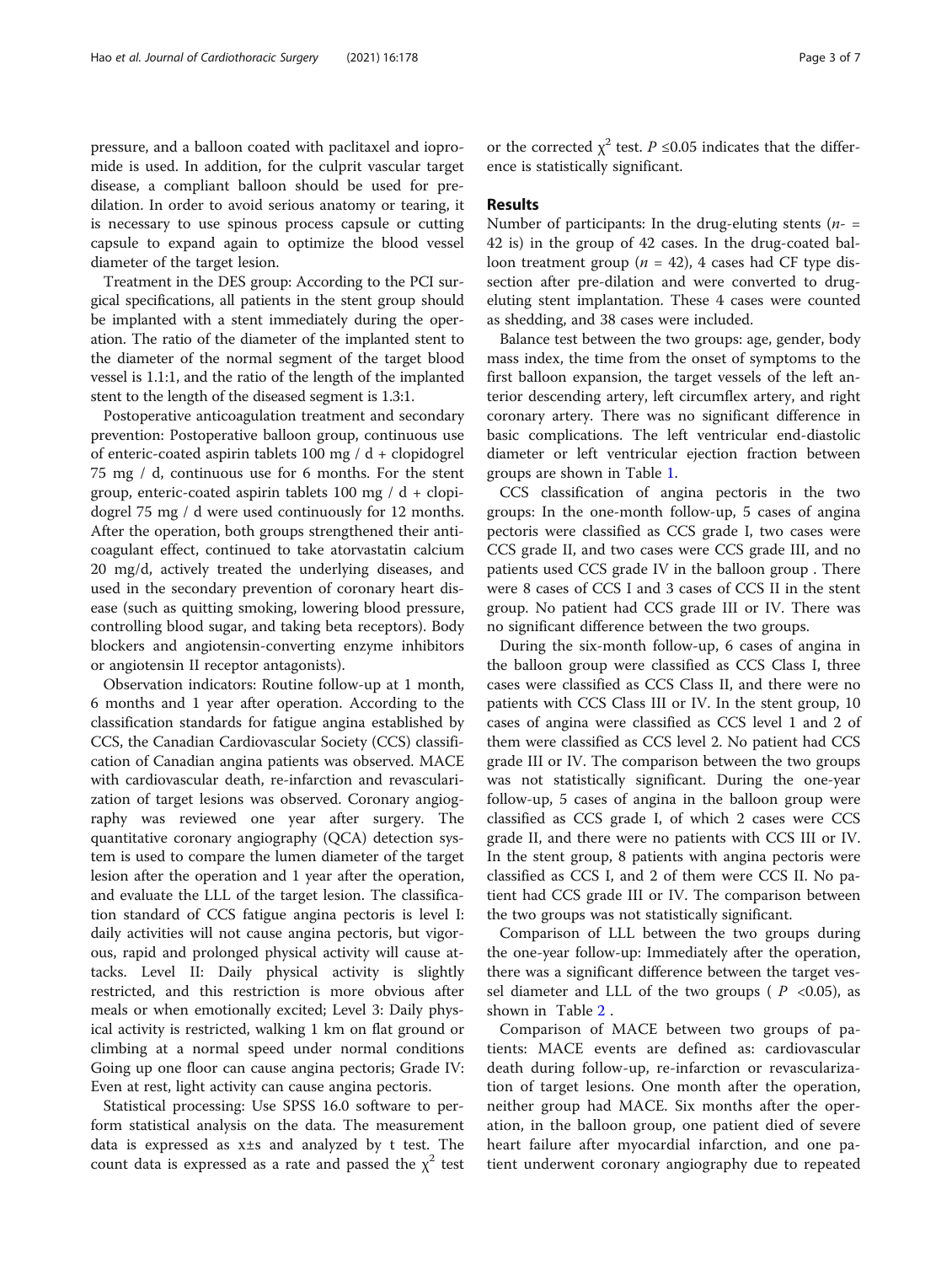<span id="page-3-0"></span>Table 1 Comparison of general baseline data between balloon group and stent group

| <b>Bracket group</b><br>$(N = 42)$ | <b>Balloon group</b><br>$(N = 38)$ | P value  |
|------------------------------------|------------------------------------|----------|
| $56 \pm 11$                        | 59±11                              | P > 0.05 |
| 35 (82)                            | 30(75)                             |          |
| 25±12                              | $26 + 5$                           |          |
| 9±1                                | $9+2$                              |          |
|                                    |                                    |          |
| 22 (50)                            | 19 (52)                            |          |
| 8(18)                              | 7(19)                              |          |
| 12(26)                             | 12(31)                             |          |
| 12(26)                             | 8(22)                              |          |
| 15(35)                             | 10(28)                             |          |
| 11(30)                             | 11(25)                             |          |
| 28 (31)                            | 24 (28)                            |          |
| $55 \pm 10$                        | $52 + 13$                          |          |
| $45\pm8$                           | 48±11                              |          |
|                                    |                                    |          |

All count data are cases (%)

angina pectoris, which showed that the target lesion had restenosis and received a stent graft. Into surgery. In the stent group, 1 case was re-infarcted due to thrombosis in the stent of the target lesion and received DCB treatment again. One year after the operation, in the balloon group, one patient died of cardiovascular disease, and the other patient again underwent target vessel stent implantation due to severe angina.

In the stent group, two patients suffered another infarction and died because they did not see the doctor in time. Re-examination revealed 2 cases of restenosis with angina pectoris. The two patients received DCB treatment. The total number of MACEs in the balloon group was 4 cases in 1 year, and the event rate was 11%. Within one year, the total number of MACEs in the stent group was 5, and the incident rate was 12%. There was no significant difference between the two groups.

## **Discussion**

In acute myocardial infarction, placing the criminal stent is the first choice for coronary recanalization. However, due to acute vascular occlusion, hypoxia-ischemia and edema of vascular endothelial cells, accompanied by vasospasm and other factors, the area of the coronary artery lumen changes, which will have a certain impact on the selection of stents. The question remains how to effectively protect the criminal's vascular reperfusion under special circumstances, such as patients who are allergic to metal stents, have a bleeding tendency and cannot take diabody drugs for a long time or refuse to place stents for any other reason. Preventing restenosis of blood vessels is a problem.

Currently, DCB is a Class I recommendation in the interventional treatment of metal stent restenosis and small vessel stenosis. The mechanism of action of DCB includes [\[13](#page-6-0)]: ①Deliver anti-cell proliferation drugs to the target diseased blood vessel through balloon expansion, thereby inhibiting intimal proliferative inflammation; ②The absorption of the drug by the blood vessel wall is uniform, and the tiny drug carrier covers the blood vessel wall. To ensure the sustained release of the drug. ③The pre-expansion of the balloon can form a microdissection, thereby facilitating the transportation of drugs through the intima and dissection. With the continuous use of DCBs in clinical applications, it has been found that DCB is also effective in treating primary

Table 2 Comparison of late lumen loss 1 year after operation between the two groups (x±s)

| group                       | Immediately after the operation<br>Target lesion diameter (mm) | I year after surgery        |                             |  |
|-----------------------------|----------------------------------------------------------------|-----------------------------|-----------------------------|--|
|                             |                                                                | Target lesion diameter (mm) | Late lumen loss (mm)        |  |
| Stent group (36 cases)      | $3.17 \pm 0.36$                                                | $3.01 \pm 0.43$             | $0.13 \pm 0.3$              |  |
| 6 balloon groups (31 cases) | $2.85 + 0.28$ <sup>one</sup>                                   | $3.04 + 0.55$               | $-0.11 + 0.45$ <sup>a</sup> |  |
| P value                     | P < 0.05                                                       |                             |                             |  |
|                             | $\sim$ $\sim$ $\sim$ $\sim$ $\sim$                             |                             |                             |  |

Compared with the stent group,  $^{\text{one}} P$  <0.05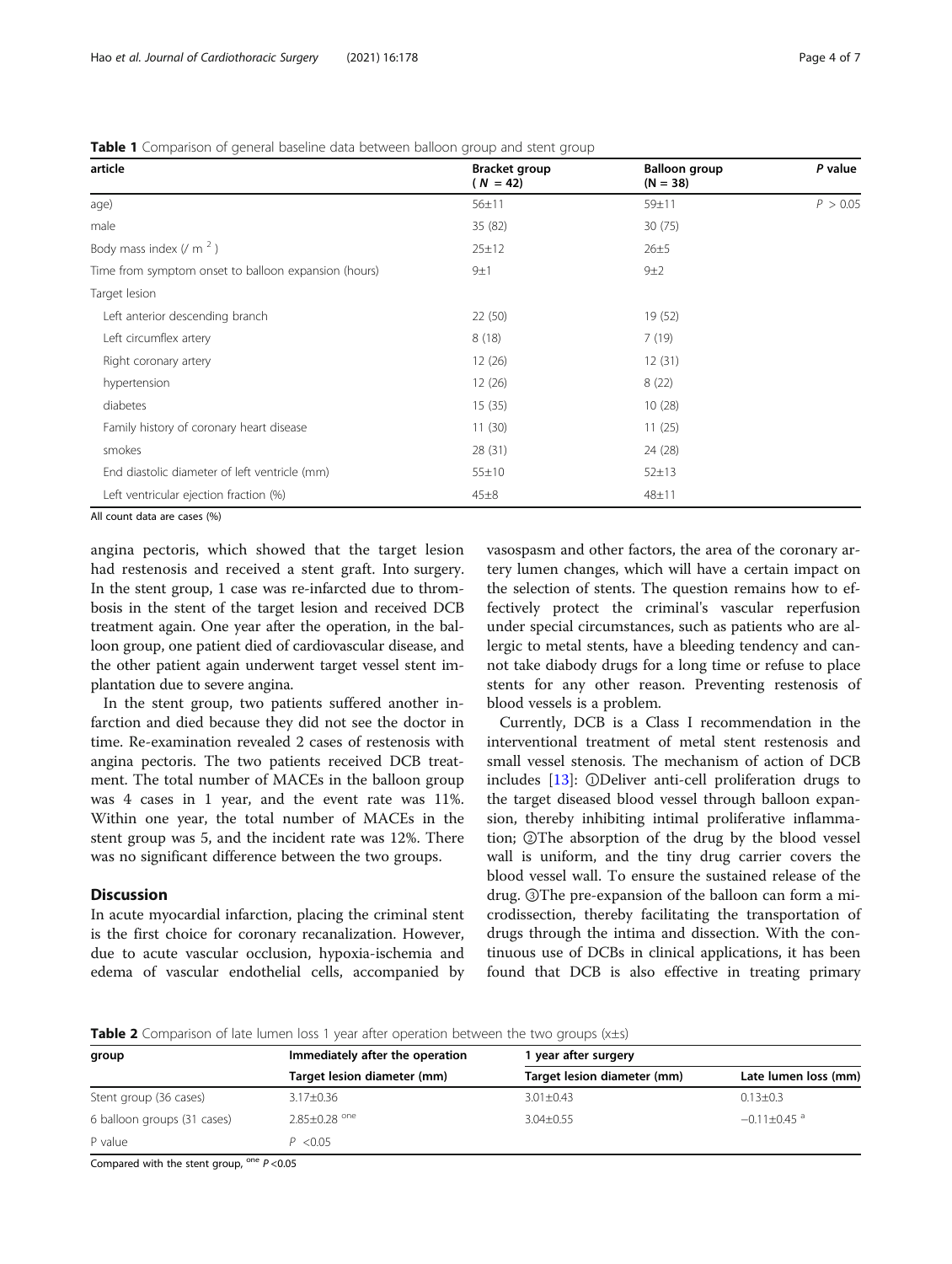coronary artery disease in situ in non-STEMI patients [[14,](#page-6-0) [15\]](#page-6-0).

However, STEMI lesions secondary to plaque rupture are accompanied by varying degrees of thrombotic load [[16\]](#page-6-0). The presence of thrombus may affect the rapid and effective entry of DCB antiproliferative drugs into the intima of coronary artery disease. Therefore, for the clinical application of DCBs, STEMI is a special in situ disease. Internationally, there is no consensus on the effectiveness of DCB in the treatment of STEMI [[17\]](#page-6-0).

More evidence supports the use of DCB in neonatal coronary artery disease. Raban et al. [\[18\]](#page-6-0) Selected 758 patients with de novo disease of coronary artery <3 mm and randomly divided them into DCB group ( $n = 382$ ) and DES group ( $n = 376$ ). The trial was conducted in 14 centers from 2012 to 2017. After three years of follow-up, there was no significant difference in revascularization between MACE and target vessels at one, two, and three years between DCB. And DES treatment. Although the clinical net benefit was statistically different, there was no statistical difference. Therefore, this clinical evidence supports our results and proves the safety and feasibility of DCB alone in the treatment of neoplastic coronary lesions.

Even if DCB treatment is used in large vessels with a diameter greater than 3 mm, it can be as safe and effective as small vessels, but there are only few reports at present. However, there are only a few reports about the use of DCB alone in patients with acute myocardial infarction. More than 60% of ISR patients suffer from acute coronary syndrome, and about 10% of them have clinical manifestations of acute myocardial infarction. Small vessel disease causes a relatively small area of myocardial infarction, which is also common clinically. Obstruction of diagonal branches, blunt marginal branches, intermediate branches or right coronary artery branches can be clinically manifested as acute STEMI or non-ST elevation myocardial infarction (NSTE MI).

The value of DCB in acute myocardial infarction caused by these two diseases is still positive. In 2018, Professor Wu Jiongren's team published a retrospective study of 117 patients with DES in-stent restenosis, with clinical manifestations of myocardial infarction (NSTE MI: 89%, STEMI: 11%) [[19\]](#page-6-0). 75 cases were treated with DCBs, and 42 cases were re-implanted with DES. There were no significant differences between the two groups in terms of clinical cardio-cerebrovascular adverse events and cardiovascular mortality after one year. Does DCB therapy have an advantage in acute myocardial infarction lesions that are not caused by the above two conditions? Theoretically, late stent adhesion and delayed endothelial healing after STEMI emergency interventional stent placement are more common than selective stable diseases. DCB can avoid metal residues and reduce late stent thrombosis and loss of vascular motor function. DCB therapy may prevent the need for long-term dual antiplatelet therapy and benefit more patients with highrisk bleeding.

Limited results show that with LLL and TLR as observation indicators, DCB and bare metal stent (BMS) or DCB + BMS have the same effect, but not as good as paclitaxel drug-coated stent (PES) [[20](#page-6-0)]. Unlike patients with stable coronary heart disease, patients with acute myocardial infarction usually have a large number of thrombi in the occluded blood vessel, which will affect the penetration of the drug into the blood vessel wall of DCBs. Therefore, in order to remove the thrombus as much as possible, this study actively used vascular aspiration and intracoronary tirofiban injection. Compared with DES implantation, vascular pretreatment is essential before DCB, because anatomy of type C or higher may affect coronary blood flow. Therefore, if DCB intervention is planned, it should be avoided as much as possible or at least Control the occurrence of anatomy. In order to achieve this goal, [[11\]](#page-6-0).

In this study, there was no statistically significant difference in the CCS classification of angina pectoris between the two groups of patients during the routine follow-up visits at 1 month, 6 months and 1 year after surgery. Color Doppler ultrasound examination of the heart showed that compared with the hospitalization period, the cardiac function of the two groups of patients improved within six months and one year after surgery. The difference was statistically significant, but there is no significant difference between the two groups, demonstrating the DCB in the treatment of STEM the I in effectiveness .

Coronary angiography was followed up 1 year after surgery. The target lesion LLL in the balloon group was -0.12±0.46 mm, while the target lesion in the stent group was 0.14±0.37 mm. The difference is statistically significant. It suggests that the balloon group has undergone positive remodeling, which may be related to the more uniform antiproliferative drug delivery by the drug balloon to the tube wall [\[21\]](#page-6-0), to avoid the "blind zone" of drug release. The lack of metal beams reduces the impact on the original vascular anatomy and maintains the vasoconstriction response and vascular geometry, thereby reducing abnormal blood flow. In addition, during the one-year follow-up of this study, the incidence of MACE in the balloon group was 11%, the total number of MACE in the stent group was 5 cases within 1 year, and the incidence of events was 12%. There was no statistical difference between the two groups. This shows that DCB is safe and effective in the treatment of STEMI, and it has shown good clinical effects during the one-year follow-up period. Coronary angiography supports the above results. In short, DCB alone is safe and effective in STEMI patients.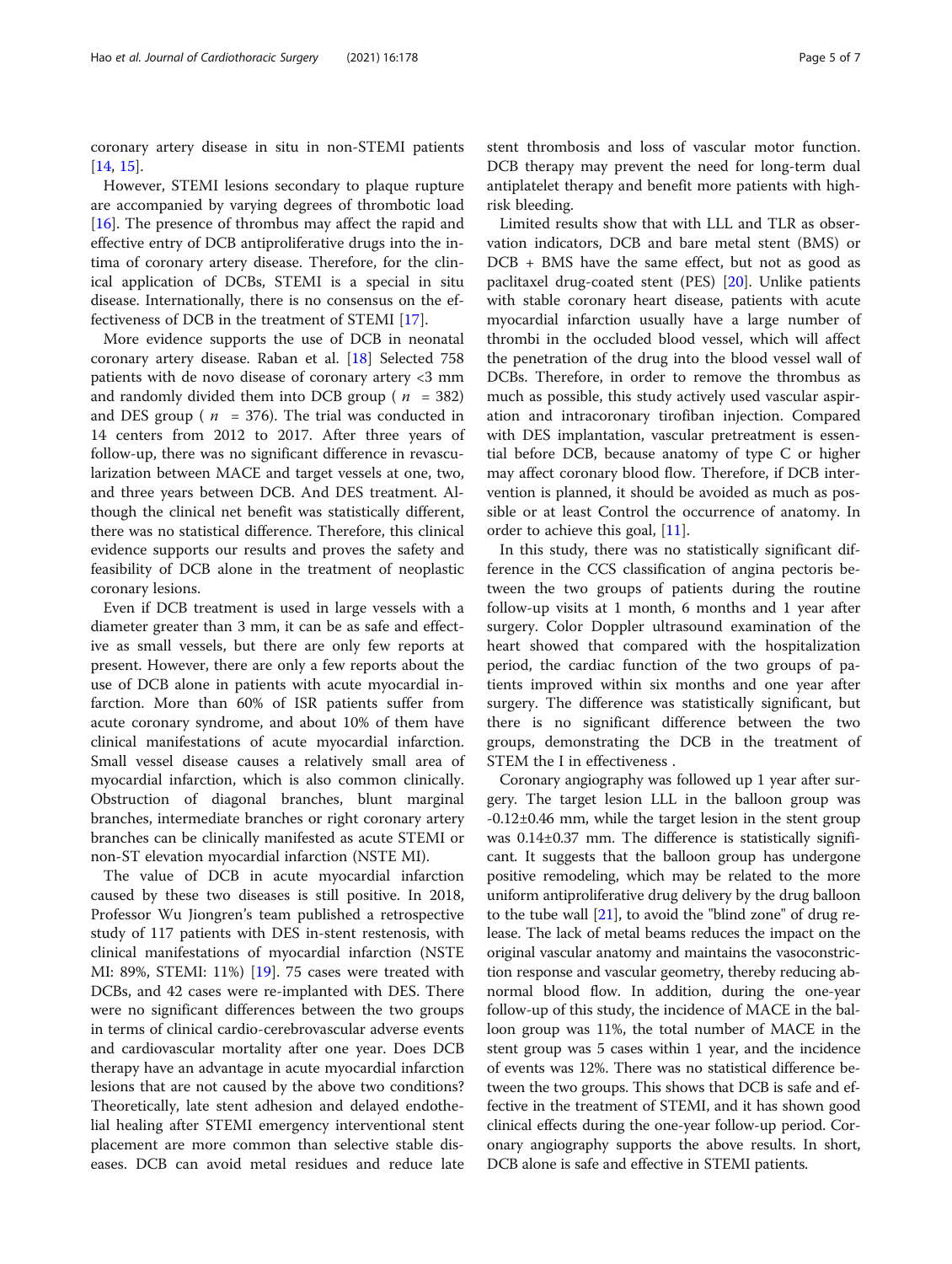<span id="page-5-0"></span>Compared with DES treatment strategy, DCB treatment has obvious advantages in the following aspects. First, DCB treatment can significantly shorten the application time of dual antiplatelet drugs, thereby reducing bleeding complications. According to the current consensus of experts, it is recommended to use dual antiplatelet therapy 1 month after DCB treatment [\[18](#page-6-0)]. However, it takes 6 months after the symptoms of DES stabilize [\[22\]](#page-6-0). Therefore, DCB therapy is more suitable for patients with a high risk of bleeding. For STEMI patients, it may be a more optimized interventional treatment option and can significantly reduce the treatment time of dual antiplatelet drugs. Second, unlike DES, DCB is coated with drugs such as paclitaxel or sirolimus. As the active ingredients of the coating matrix, these drugs have strong anti-proliferative effects. They can bind to β-tubulin microtubule subunits and have a dosedependent inhibitory effect on the proliferation and migration of arterial smooth muscle cells [\[23](#page-6-0), [24\]](#page-6-0), thereby resisting neointimal hyperplasia and preventing vascular restenosis. Third, the DCB strategy has another obvious benefit: delayed thrombosis after the use of DCB is extremely rare. It is speculated that this may be related to the shorter time for DCB to reach the target lesion through the guide catheter, because the shorter the immersion time in the blood, the less the elution of the drug. As a result, the number of drugs reaching the wall of the target diseased blood vessel has increased [[25\]](#page-6-0).

Finally, balloons have better operability than stents, which can increase the immediate success rate of surgery, expand the diameter of the postoperative lumen, and expand the scope of application. In addition, compared with DES, DCBs have no residual metal mesh and polymer, which can prevent long-term chronic inflammation caused by polymers [[26\]](#page-6-0).

In order to evaluate the application value of a treatment method, in addition to observing its clinical efficacy and side effects, we also need to measure whether it can reduce the economic burden of patients. Considering the cost, DCB also met reasonable expectations. Currently, Dorenkamp [\[27](#page-6-0)] found that during the six-month follow-up period, the total cost of the DCB treatment strategy was lower than the total cost of the DES treatment (4,028 euros versus 4,101 euros). At the same time, compared with DES, DCB can effectively extend the life of patients (0.497 vs. 0.494). Therefore, DCB may be a cost-effective treatment option for coronary ISR in the future. This possibility deserves further study.

This study shows that if patients with acute myocardial infarction cannot accept metal stent implantation in clinical practice, the use of DCB for expansion is an alternative, safe and effective option. The premise is to remove the thrombus as much as possible and control the anatomy below AB type.

First, as a single-center clinical study, the number of patients recruited is relatively small. Secondly, although the screening of lesions in this trial is strict, the choice is single, basically simple lesions and non-bifurcated lesions. Therefore, the scope of application of the conclusions of this study is limited. It is only suitable for patients who meet the conditions for DCB use after pretreatment of the lesion. In the future, multi-center clinical trials are needed to further expand the number of patients to evaluate the efficacy of DCB in more suitable lesions.

#### **Abbreviations**

DCB: Drug-coated balloon; DES: Drug-eluting stent; MACE: Major adverse cardiovascular events; master of Law: Late lumen loss; PCI interface: Percutaneous coronary intervention; Stemi: ST elevation myocardial infarction; PTCA: Percutaneous transluminal coronary angioplasty; Intelligence Surveillance: In-stent restenosis; TLC: Target lesion revascularization; T: Cardiac Troponin I; Carbon capture and storage: Canadian Cardiovascular Society; QCA: Coronary angiography quantitative detection system; body mass index: body mass index; Young man: Left anterior descending branch; LCX: Left circumflex artery; RCA: Right coronary artery; LVED D: Left ventricular end diastolic diameter; Left ventricular ejection fraction: Left ventricular ejection fraction; Stemi: ST elevation myocardial infarction; NSTE MI: Non-ST segment elevation myocardial infarction; BMS: Bare metal stent; Polyethersulfone: Paclitaxel drug-coated stent

#### Acknowledgements

not applicable.

#### Author's contribution

HXJ, HDM conceived the research, WZX and ZJC participated in the design and coordination, and LHQ and LYM helped draft the manuscript. The final manuscript read and approved by all authors.

#### Funding

not applicable.

#### Availability of data and information

The data set used and/or analyzed in the current study can be obtained from the corresponding author upon reasonable request.

#### **Declarations**

#### Ethics approval and participation consent

This study was conducted in accordance with the Declaration of Helsinki and was approved by the Ethics Committee of Xinhua (Chongming) Hospital. All selected patients signed an informed consent form.

#### Consent for publication

not applicable.

#### Competing interests

The authors declare that they have no competing interests.

#### Received: 9 February 2021 Accepted: 7 May 2021 Published online: 21 June 2021

#### Reference

- 1. Stone GW, Witzenbichiler B, Guagliumiu G, Peruga JZ, Brodie BR, Dudek D, etc. In acute myocardial infarction (HORIZONS-AMI) Heparinplus glycoprotein IIb / herIIIa inhibitor and bivalirudin monotherapy, inhibitor and bivalirudin monotherapy, and paclitaxel-eluting stent and bar mental stent comparison: the final 3 years from A multicenter, randomized controlled trial. Lancet. 2011;377:2193-204.
- 2. Luca GD, Suryapranata H, Stone GW, Antoniucci D, Biondi-Zoccai G, Kastrati A, etc. Coronary stenting and balloon angioplasty for acute myocardial